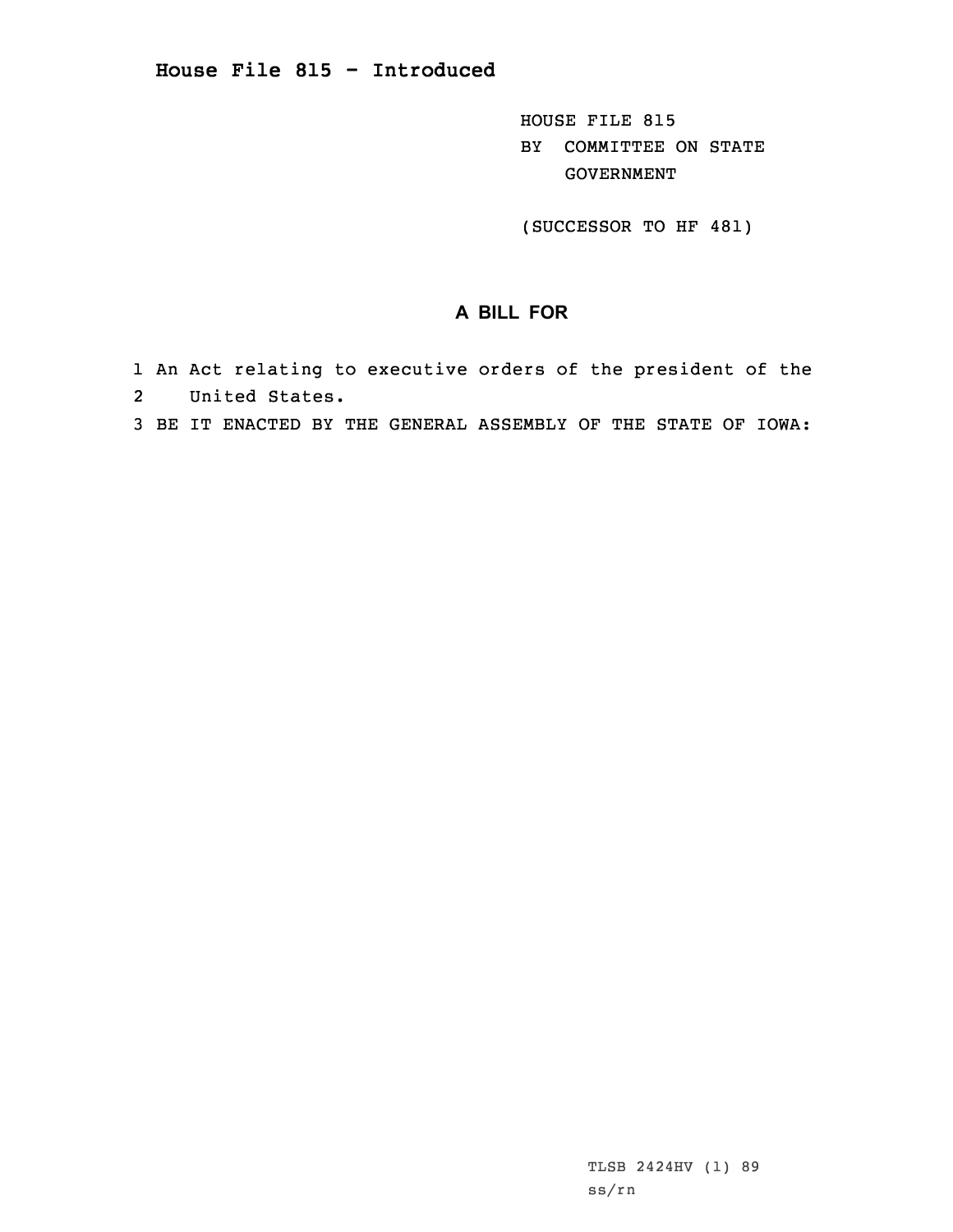1 Section 1. NEW SECTION. **1.19 Presidential orders —— review.** 2 1. The legislative council may review an executive order 3 issued by the president of the United States which has not been 4 affirmed by <sup>a</sup> vote of the Congress of the United States and 5 signed into law as prescribed by the constitution of the United 6 States and recommend to the attorney general and the governor 7 that the executive order be further reviewed.

 2. Upon recommendation from the legislative council, the attorney general shall review an executive order to determine the constitutionality of the order and whether the state should seek an exemption from the application of the order or seek to have the order declared to be an unconstitutional exercise of legislative authority by the president.

14 3. Notwithstanding any other provision of law to the contrary, the state, <sup>a</sup> political subdivision of the state, or any other publicly funded organization shall not implement an executive order of the president of the United States that restricts <sup>a</sup> person's rights or that the attorney general determines to be unconstitutional pursuant to subsection 2 and which relates to any of the following:

21*a.* <sup>A</sup> pandemic or other health emergency.

22 *b.* The regulation of natural resources, including coal and 23 oil.

24*c.* The regulation of the agriculture industry.

25 *d.* The use of land.

26 *e.* The regulation of the financial sector as it relates to 27 environmental, social, or governance standards.

28 *f.* The regulation of the constitutional right to bear arms. 29 EXPLANATION

30 **The inclusion of this explanation does not constitute agreement with** <sup>31</sup> **the explanation's substance by the members of the general assembly.**

 This bill relates to executive orders issued by the president of the United States. The bill allows the legislative council to review an executive order issued by the president and not passed into law by the Congress of the United

-1-

LSB 2424HV (1) 89  $ss/rn$  1/2